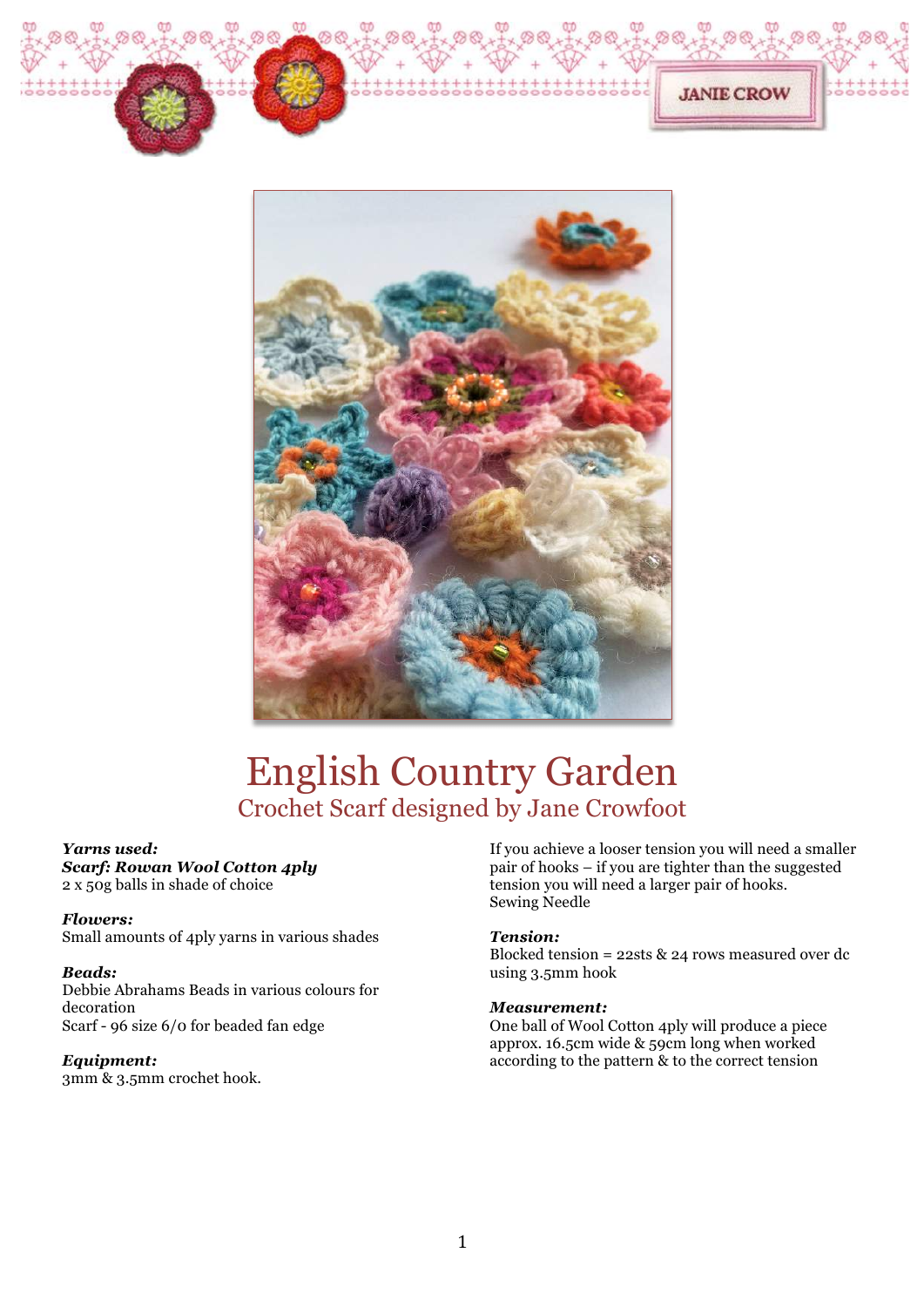

## *Notes:*

This pattern is in UK terminology & Abbreviations. Use the charts below to help for US equivalents & abbreviations:

| UK                    |     | <b>US</b>           |     |
|-----------------------|-----|---------------------|-----|
|                       |     |                     |     |
| chain                 | ch  | chain               | ch  |
| slip stitch           | SS  | slip stitch         | SS  |
| double crochet        | dc  | single crochet      | sc  |
| half treble crochet   | htr | half double crochet | hdc |
| treble crochet        | tr  | double crochet      | dc  |
| double treble crochet | dtr | treble crochet      | tr  |

| <b>MB</b> | Make Bobble (4 incomplete tr) |  |
|-----------|-------------------------------|--|
| yrh       | Yarn round hook               |  |
| tr2tog    | Treble crochet 2 together     |  |
| tr4tog    | Treble crochet 4 together     |  |
| tr5tog    | Treble crochet 5 together     |  |
| <b>h</b>  | <b>Beaded Treble crochet</b>  |  |

*Fastening off and re-joining yarn when making the flowers:* You will achieve a much neater colour change if you complete rounds and fasten off the yarn, rather than joining a new shade of yarn mid stitch. When fastening off a yarn at the end of a round, the slip stitch that you have made to do the join can look like a stitch when you are working the following round, so make sure you count correctly and do not count the slip stitch as a stitch when working subsequent rounds.

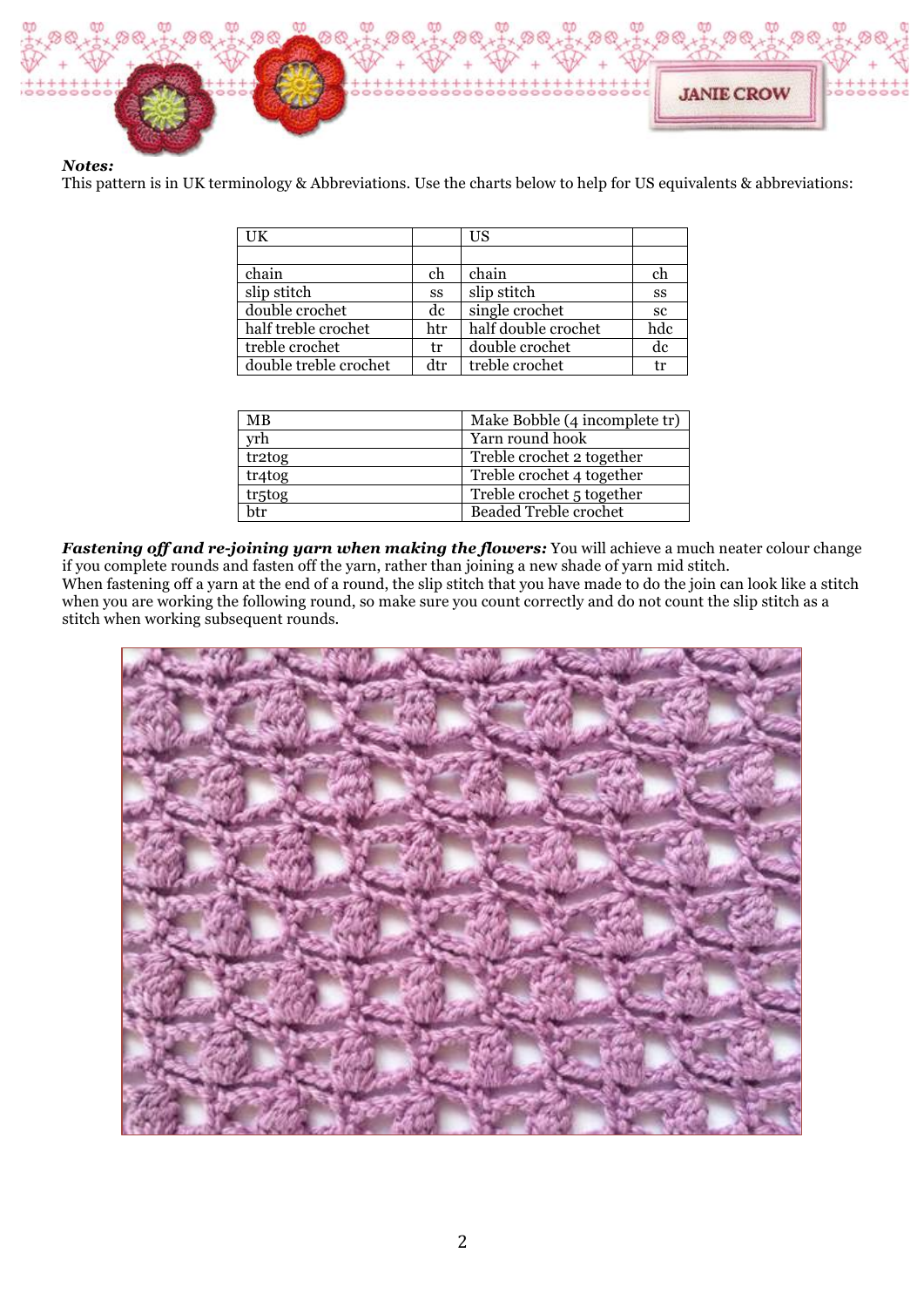

#### *Scarf:*

The scarf part of the project is made in 2 pieces that are joined in the middle once both are complete.

#### *Method:*

Using your choice of yarn shade & 3.5mm hook (3mm if you think your tension might be a bit loose) make 36ch,

**Foundation Row:** skip 1ch, 1dc into each ch to end, turn (35sts) **Row 1:** 1ch (does not count as a st), 1dc into each st to end, turn (35sts)

On the next row you are going to make a stem and 2 leaves by working into one stitch to represent the base of the flowers. You can choose to make these in an alternative shade if you wish, or you can leave them off if you would rather.

If you want to use a contrast shade you will need to change yarn on the last step of the stitch before the yarn is needed, then you will need to change back to the original shade once the flower bases are complete. If you haven't done this before or need help, please ask

**Row 2:** (RS facing – tail end at beginning of foundation ch will be on your left) 1ch, 1dc into each next 7sts, \* (change yarn shade), 1dc into next st,

**To make first leaf:** 6ch, working back along 6ch, skip 1ch, 1dc into next ch, 1htr into next

ch, 1tr into next ch, 1htr into next ch, 1dc into next ch, 1dc into st at base of 6ch,

**To make stem:** 6ch, skip 2ch, 1dc into each next 4ch, 1dc into st at base of 6ch

**To make second leaf:** work as for first leaf (change yarn shade)

1dc into each next 9sts; repeat from \* to end, omitting 2dc of 9dc group on final pattern repeat, turn (3 flower bases made)

**Row 3:** 1ch (does not count as a st), 1dc into each next 7sts, \* 1ch, holding flower base at front of work, skip st at flower base, 1dc into each next 9sts; repeat from \* to end, omitting 2dc of 9dc group on final pattern repeat, turn **Row 4:** (RS facing) 1ch (does not count as a st), 1dc into each next 7sts, \* 1dc into next ch sp, 1dc into each next 9sts; repeat from \* to end, omitting 2dc of 9dc group on final pattern repeat, turn (35sts)

**Row 5:** 1ch (does not count as a st), 1dc into each st to end, turn (35sts)

**Row 6:** (RS facing) 1ch (does not count as a st), 1dc into each st to end, turn (35sts)

On the next row you are going to incorporate the leaves made on Row 2, by working through a stitch and the leaf at the same time

**Row 7:** (WS facing) 1ch (does not count as a st), 1dc into each next 4sts, 1dc into next st & top of first leaf at the same time, 1dc into each next 5sts, 1dc into next st & top of second leaf at the same time, 1dc into each next 3sts; repeat from \* to last st, 1dc into next st, turn (35sts) **Row 8:** work as Row 6 On the next row you are going to incorporate the stem of the flower base made on Row 2, by working through a stitch and the top of the stem at the same time **Row 9:** (WS facing) 1ch (does not count as a st), 1dc into each next 7sts, \* 1dc into next st & top of stem at the same time, 1dc into each next 9sts; repeat from \* to end, omitting 2dc of 9dc group on final pattern repeat, turn (35sts)

**JANIE CROW** 

Change to 3mm hook **Row 10:** work as Row 6 **Row 11:** work as Row 5 **Row 12:** work as Row 6 **Row 13:** work as Row 5 **Row 14:** work as Row 6 **Row 15:** work as Row 5 **Row 16:** work as Row 6

**Row 17:** (WS facing) (Shadow Tracery Stitch) 1ch (does not count as a st) 1dc into next 3sts, \* 3ch, skip 2sts, MB into next st, 3ch, skip 2sts, 1dc into next st; repeat from \* to last 2sts, 1dc into each next 2sts, turn **Row 18:** (RS facing) 1ch (does not count as a st) 1dc into next 3sts, \* 3ch, 1dc into st at top of bobble, 3ch, 1dc into next dc; repeat from \* to last 2sts, 1dc into each next 2sts, turn **Row 19:** (WS facing) 3ch (counts as a 1tr) skip st at base of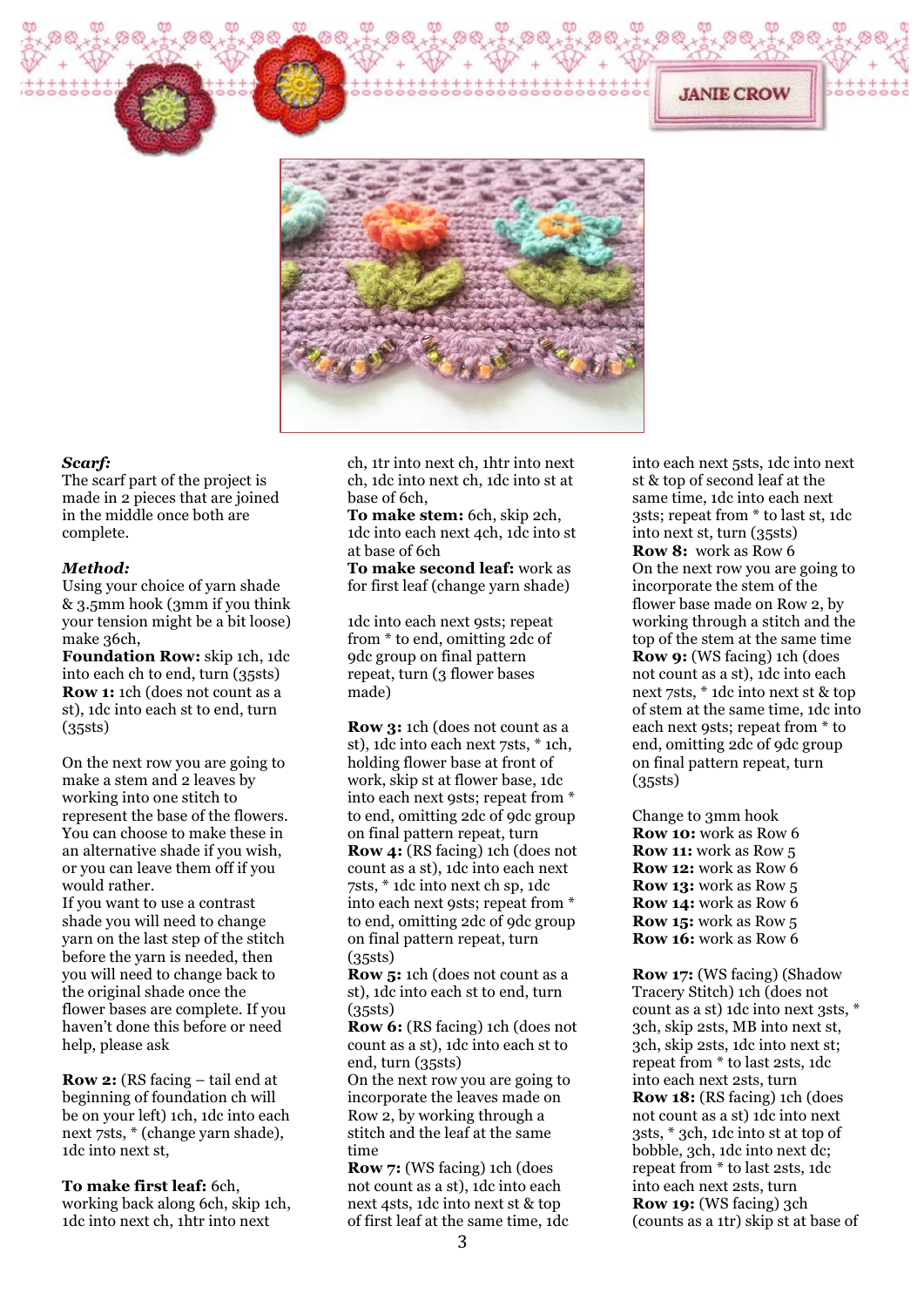

3ch, 1 tr into next st, tr2tog into next st, 3ch, 1dc into next dc, \* 3ch, MB into next dc, 3ch, 1dc into next st; repeat from \* 3 times, 3ch, tr2tog, 1tr into each next 2sts, turn

**Row 20:** (RS facing) 1ch (does not count as a st) 1dc into next 3sts, 3ch, 1dc into next dc, \* 3ch, 1dc into st at top of bobble, 3ch, 1dc into next dc; repeat from \* 3 times, 3ch, 1dc st at top of tr2tog, 1dc into next st, 1dc into 3rd ch of 3ch made at beginning of last row, turn

Last 4 rows set Shadow Tracery Stitch. Work as set to end of ball, leaving enough yarn to work the beaded fan edging and ending by working a RS row, (either Row 18 or Row 20), fasten off

Make another piece to match, finishing 3 rows earlier than on your first piece and ending with a WS row (either 17 or 19 depending on where you finished on the first piece). Pieces will not match in length. Join pieces together when you work your next Row (either 18 or 20 depending on where you have finished).



## *Beaded Fan Edging:*

Thread 42 beads yarn. With WS facing & 3mm hook, working along the remaining loop of the foundation ch, join yarn into skipped ch at side of work by working 1ch, 1dc into same st, \* skip 2ch, 7btr into next ch, skip 2ch, 1dc into next ch; repeat from \* to end, working last st into side of scarf edge, fasten off

## *Flowers:*





*No 1 – Little Daisy:* Using your choice of yarn shade & 3mm hook make a magic loop **Round 1:** 1ch, 11dc into loop, ss to join, pull yarn end to tighten, fasten off

For the next round I used a slightly thicker yarn on one of my flowers and 2 yarns held together on the other one

**Round 2:** Using your choice of yarn & 3mm hook, join yarn into any st by working 1ch, 3ch (counts as 1dtr), 1dtr into each st to end, fold top edge down to sit behind the flower Sew in yarn ends, sew bead in place if wanted



**JANIE CROW** 



#### *No 3 – Blossom:*

Using your choice of yarn shade & 3mm hook make a magic loop **Round 1:** 1ch, 10dc into loop, ss to join, pull yarn end to tighten, fasten off

**Round 2:** Using your choice of yarn & 3mm hook, join yarn into any st by working 1ch, 1dc into same st, \* 2ch, skip next st, 1dc into next st; repeat from \* to end, omitting last dc on final pattern repeat, ss to join

**Round 3:** ss into next ch sp, 1ch, [1dc, 3tr, 1dc] into each ch sp to end, ss to join, fasten off Sew in yarn ends, sew bead in place if wanted